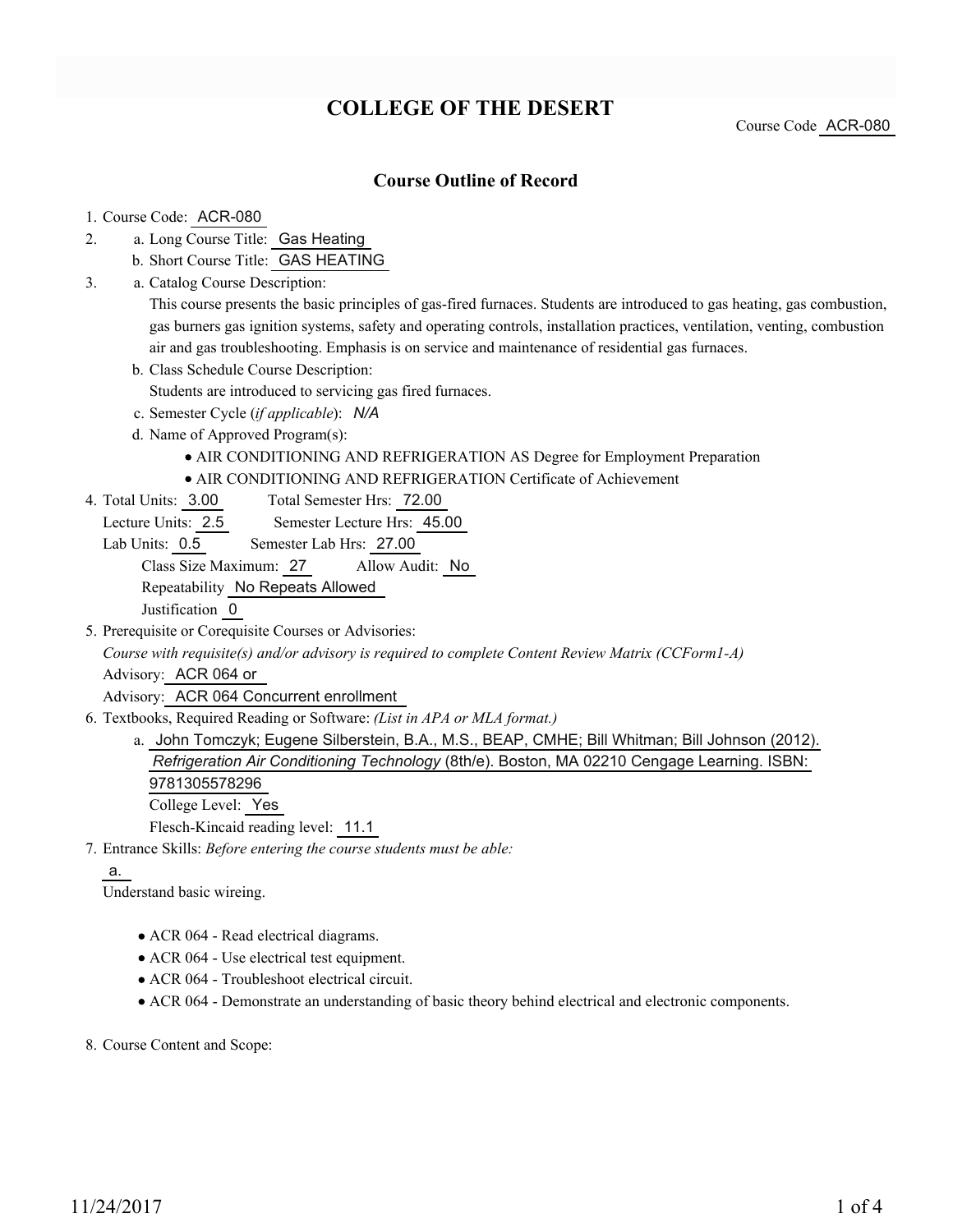### Lecture:

- a. Intro to Gas Heating
	- i. Heat
	- ii. Molecules, heat and temperature
	- iii. Heat transfer
	- iv. Pressure
- b. Principles of Gas Combustion
	- i. Gas Properties
	- ii. Combustion Theory
	- iii. Practical Combustion
	- iv. Efficiency
- c. Gas Furnaces
	- i. Furnace Design
	- ii. Gas System Components
	- iii. Furnace Controls
	- iv. System Controls and Components
- d. Gas Burners
	- i. Theoretical Flame Characteristics
	- ii. Burning Design
	- iii. Actual Flame Characteristics
	- iv. Combustion Systems
	- v. Pilot Burners
- e. Gas Controls
	- i. Gas Pressure Regulators
	- ii. Gas Values
	- iii. Automatic Combination Gas Values
	- iv. Troubleshooting
- f. Ventilation and venting

#### Lab: *(if the "Lab Hours" is greater than zero this is required)*

- 1. Gas controls
- 2. Pilot and flame safeties
- 3. Sequence of operation
- 4. Safe and efficient operation
- 5. Service and Maintenance
- 6. Venting
- 7. Troubleshooting
- 8. Heat rise Verification
- 9. setting gas valve for proper w.c.
- 10. Combustion analysing

#### 9. Course Student Learning Outcomes:

- 1. Explain the sequence of operation of natural and LP gas heating systems,
- 2. Describe the function of gas controls, gas combustion, flame characteristics, burner design, controls, and ignition systems
- 3. Gather critical information from gas heating systems to make informed decisions about their safe and efficient operation.
- 4. Use gathered information to adjust, repair and maintain residential gas heating systems.
- 10. Course Objectives: Upon completion of this course, students will be able to:
	- a. Describe the operation and practical application of each accessory device as listed in the course content.
	- b. Demonstrate an understanding of the installation procedures for each of the accessory device described.
	- c. Explain basic adjustment and service procedures on each device described.
	- d. Determine feasibility of installing a device to an existing system and be aware of sizing and selection procedures necessary to properly select the device for a particular system.
- Methods of Instruction: *(Integration: Elements should validate parallel course outline elements)* 11.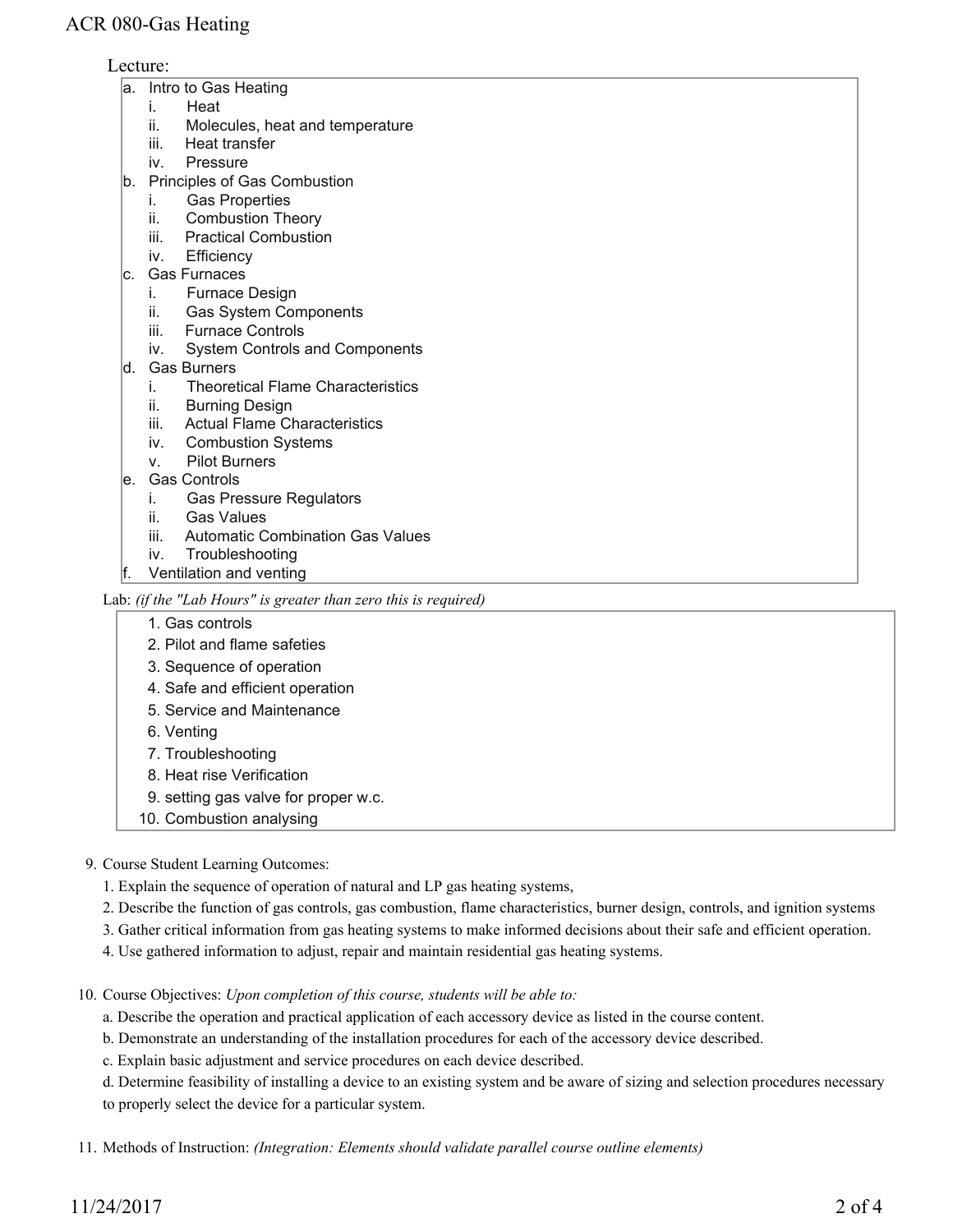### ACR 080-Gas Heating

- a. Demonstration, Repetition/Practice
- b. Laboratory
- c. Lecture
- d. Technology-based instruction
- 12. Assignments: (List samples of specific activities/assignments students are expected to complete both in and outside of class.) In Class Hours: 72.00

Outside Class Hours: 90.00

- a. In-class Assignments
	- 1. Class worksheets
	- 2. Skill checks
	- 3. Group discussions
	- 4. EPA Preparation Software
- b. Out-of-class Assignments
	- 1. Read industry magazine articles and present information to class
	- 2. Answer review questions at end of each assigned unit
	- 3. Maintain notebook of hand-outs and class notes
	- 4. Read unit assignments
	- 5. Use internet to search for assigned subject material
	- 6. EPA Preparation Software
- 13. Methods of Evaluating Student Progress: The student will demonstrate proficiency by:
	- Written homework
	- Laboratory projects
	- Presentations/student demonstration observations
	- True/false/multiple choice examinations
	- Mid-term and final evaluations
	- Student participation/contribution
- 14. Methods of Evaluating: Additional Assessment Information:
- 15. Need/Purpose/Rationale -- All courses must meet one or more CCC missions.
	- PO Career and Technical Education

Apply critical thinking skills to execute daily duties in their area of employment.

IO - Critical Thinking and Communication

Apply principles of logic to problem solve and reason with a fair and open mind.

 Summarize, analyze, and interpret oral and written texts, with the ability to identify assumptions and differentiate fact from opinion.

16. Comparable Transfer Course

| <b>University System</b>                                     | Campus                    | <b>Course Number</b> | <b>Course Title</b> | <b>Catalog Year</b> |  |
|--------------------------------------------------------------|---------------------------|----------------------|---------------------|---------------------|--|
| 17. Special Materials and/or Equipment Required of Students: |                           |                      |                     |                     |  |
| $18.$ Materials Fees:                                        | $\Box$ Required Material? |                      |                     |                     |  |

Materials Fees: **Required Material**?

**Material or Item Cost Per Unit Total Cost**